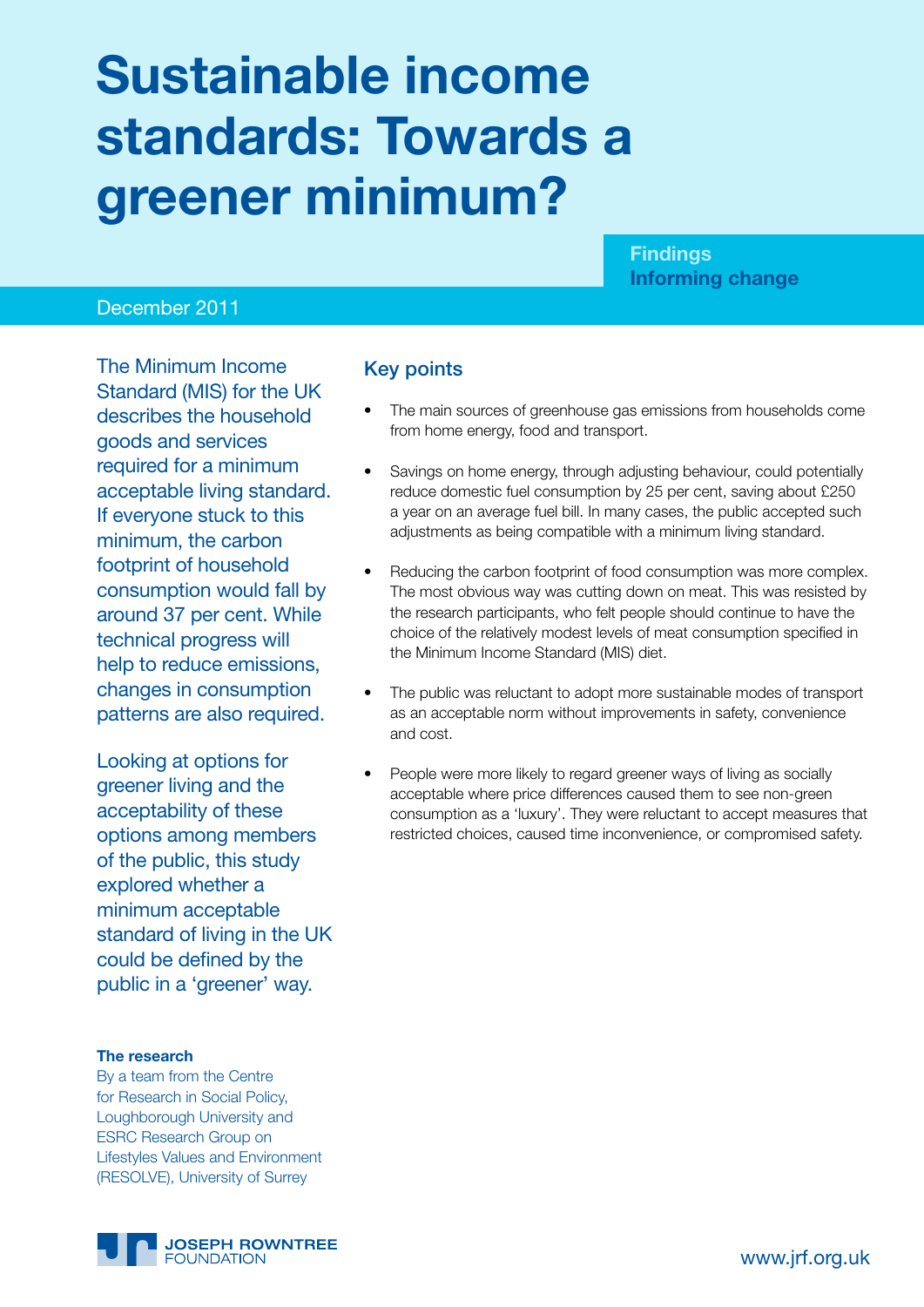## **Background**

Present commitments to reduce greenhouse gas (GHG) emissions imply profound changes in the ways we live and consume. One way to think about such change is to consider how we define our minimum needs. The MIS study describes the composition of household budgets required for a minimum acceptable standard of living. It is based on consultation with members of the public about what items are necessary for families in order to meet material needs and participate in society.

According to the latest estimates by Druckman and Jackson, if every household consumed at the MIS level, GHG emissions in the UK would be cut by around 37 per cent. However, given that some people will always consume above the minimum, and that the Climate Change Act 2008 specifies an 80 per cent reduction by 2050, fundamental changes in behaviour producing household emissions are needed. Some will be possible through technological developments, but the evidence suggests patterns of consumption also need to change.

This research set out to explore the extent to which changes towards 'greener' forms of consumption may be seen by the public as compatible with preserving a minimum acceptable standard of living, using MIS as a baseline.

### Green possibility and green acceptability

The research first explored what changes in household consumption patterns bringing environmental benefits are possible, and then talked to groups of members of the public about whether such changes are compatible with maintaining a socially acceptable standard of living.

The 'carbon footprint' of a minimum household budget falls most heavily in three areas: home energy, food and transport. In the 'green possibility' phase, researchers consulted scientific experts and written sources to identify ways in which changes in consumption in these areas could bring clear-cut, quantifiable reductions in emissions. Unfortunately, scientific knowledge does not generally produce simple calculations showing that a specified change in how consumers behave or in what they buy will reduce emissions by a given amount. The science is complex and imperfectly understood, and both human beings and the life history of products are highly individual, making it hard to come up with valid rules. Nevertheless, a range of specified changes likely to reduce emissions were taken to four focus groups in the second, 'green acceptability', phase of the research. These groups, involving people from different household types in both urban and rural areas, were asked to reflect on the extent to which particular changes would be compatible with maintaining a minimum acceptable standard of living.

#### Reducing emissions from household energy consumption

Analysis of emissions from home energy use produced relatively straightforward evidence of how changing consumption behaviour could bring environmental benefits. Most household energy is used to heat homes, meaning simple measures such as wearing warmer clothes indoors and switching the heating down, or avoiding heating rooms that are not being used, could allow substantial reductions. Other savings are available from using energy-efficient light bulbs, taking showers instead of baths, better use of appliances and less energy-intensive cooking methods.

The project estimated that adopting the measures shown in Table 1 could potentially cut domestic energy consumption by around a quarter. As well as bringing substantial environmental benefits, these measures would save the average household around £250 a year in fuel bills.

Focus groups tended to respond favourably to the idea of saving energy by changing the use of space heating, lighting and appliances. With rising energy prices, participants were very conscious of the need to economise on energy use. They thought it reasonable that people should, for example, wear warmer clothes indoors in winter to save heat. In other areas, their willingness to adopt measures was qualified by cultural norms. Having a shower rather than a bath was considered acceptable most of the time, but retaining the choice of an occasional bath for relaxation was deemed important. Cooking in the microwave was not considered an acceptable substitute for traditional cooking methods.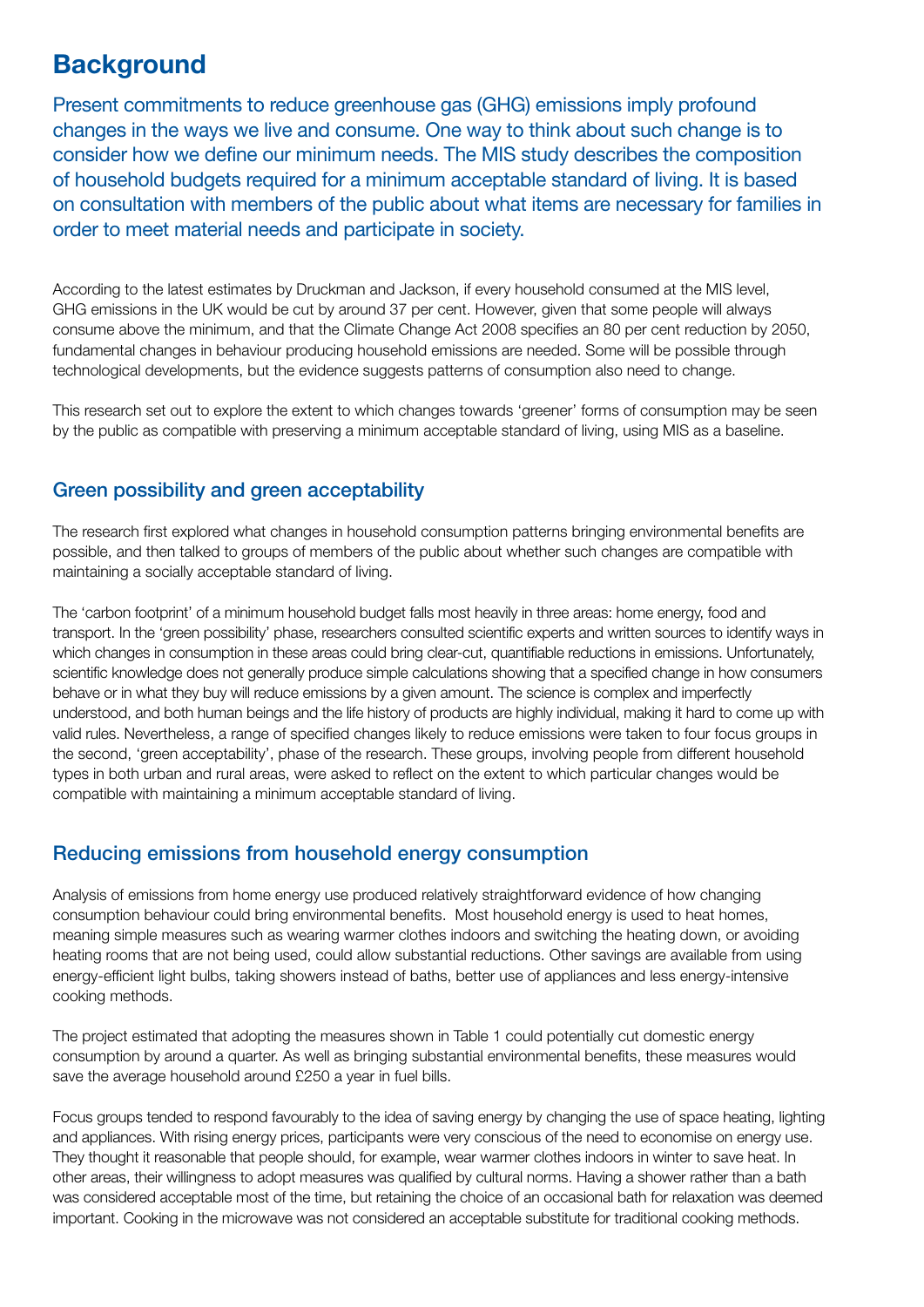### Table 1: Estimates of greenhouse gas emissions reductions achievable through selected measures

| Action                                                       | % reduction in household energy GHGs |
|--------------------------------------------------------------|--------------------------------------|
| Put on a thicker sweater in winter                           | 7%                                   |
| Install energy-efficient light bulbs                         | 6%                                   |
| Shower instead of bath                                       | 5%                                   |
| Small LCD TV instead of plasma                               | 3%                                   |
| Appliances not on standby                                    | 3%                                   |
| Reduce heating by one hour a day *                           | 2%                                   |
| Turn heating off in one unused room *                        | 2%                                   |
| Wash clothes at 30 degrees centigrade                        | $1\%$                                |
| Increase use of microwave in place of other forms of cooking | $< 1\%$                              |
| Only boil required quantity of water in kettle               | $< 1\%$                              |
| Total                                                        | $~25\%$                              |

\* These measures are not included in the total as they cannot be assumed to be mutually exclusive with others.

The analysis of household energy consumption also found that emissions could be reduced substantially if households with children lived in flats with communal gardens rather than houses. Parents in the research had divided views: a group of rural parents believed that it was, but an urban group disagreed.

#### Reducing emissions from food

Specifying consumer practices that could reduce the carbon footprint of food was difficult because of complex interactions between aspects of production and distribution of various products. Nevertheless, the analysis identified two main guidelines that could be applied to a minimum diet to make it more sustainable:

- reducing meat consumption and especially the consumption of red meat from cows and sheep;
- favouring UK field grown fruit and vegetables that are in season.

There was little support amongst the focus group participants for reducing meat consumption in the MIS diet. They emphasised that choice should not be restricted and that eating meat was an important part of our way of life. Furthermore, the amount of meat in the MIS was already considered to be modest.

Most groups agreed that it would be acceptable for the consumption of fruit and vegetables to move towards being more seasonal. However, opinions were mixed. There was consensus on the idea of only eating in-season UK strawberries, but participants had varying views, for example, about only eating apples when they are in season. The lack of any clear price signal here made it less evident that eating out of season produce might be a 'luxury'.

#### Reducing emissions from travel

A model for greener transport use, switching from cars to public transport for longer trips, and cycling or walking more for shorter ones, together with greater use of community transport, was devised.

Groups were more positive about the scope for more cycling than for more walking. The main barriers to using walking more for transport were weather and time. Safety was an issue for both walking and cycling, but with improved infrastructure, groups thought cycling could be a more feasible transport method for adults and children.

Previous MIS research found that it is acceptable to live without a car in urban areas, but groups saw the cost and frequency of public transport as an issue that could undermine that position. Good school bus services were also cited by parents as a crucial factor that could avoid the use of cars. Participants in the rural groups spoke positively about community transport schemes.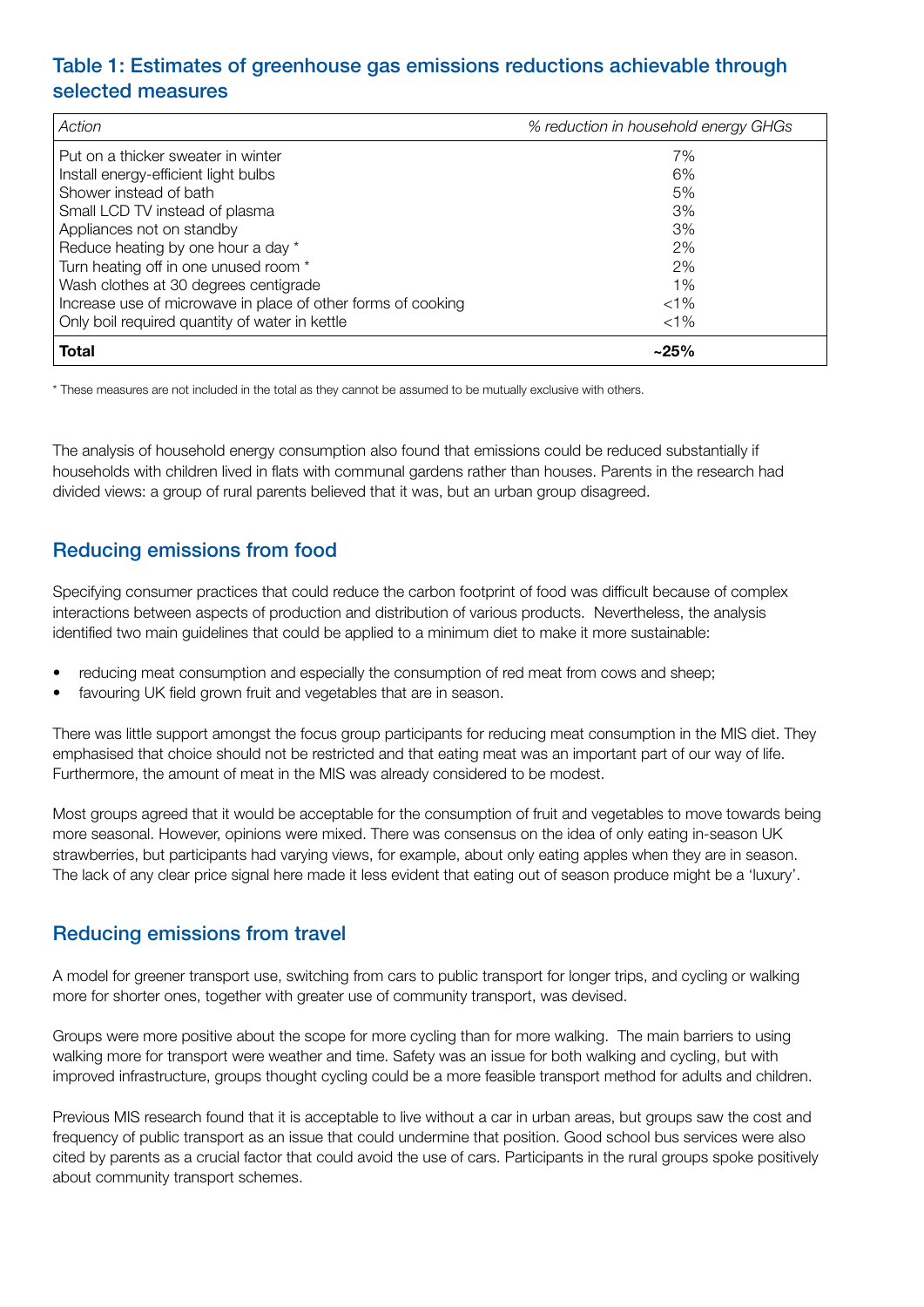

#### Figure 1: Green Acceptability – barriers and drivers

#### Cross-cutting influences on green acceptability

The research identified a number of factors that influenced the acceptability of greener consumption patterns, both positively and negatively. These are shown in Figure 1. Of particular importance were:

**Choice** - greener consumption options were rejected where they were seen as unreasonably taking away people's choice. People have got used to having a high degree of choice and do not want to be told what to consume, but this does not prevent a degree of restriction from being introduced where it seems reasonable.

**Cost** was a key driver in making greener options more acceptable. Where creating more emissions is reflected in substantially higher cost to the consumer, this makes it obvious to individuals that reducing emissions is desirable.

**Cultural and social norms** were discussed as both barriers and drivers of green acceptability. Some forms of consumption such as food seemed to be closely associated with traditional aspects of British culture. In contrast, there was a strong feeling that, under the right conditions, cycling to places could become far more part of normal British behaviour than it has been in the recent past. This evidence suggests that cultural norms affecting consumption can be strong, but that they have the potential to become a dynamic of change.

**Knowledge** of the environmental consequences of various forms of consumption was often limited, and respondents said that they did not always get clear messages about what form of behaviour they should be adopting.

#### Policy implications and conclusions

While this research showed that members of the public are often open to the idea of greener behaviour, barriers must still be overcome in order for norms to change. Government and private organisations seeking to encourage greener norms need to address the factors that influence their acceptability. Part of the challenge is ensuring change is compatible with people's cultural perspectives and priorities. If new ways of living appear to reduce choice to unacceptable levels or to require much greater expenditures of time, they risk being resisted. At the same time, people do not always feel that they are getting coherent messages about how behaviour can contribute to sustainability. More work is needed to identify a range of measures that both have predictable and substantial benefits for the environment and can be presented as clear-cut options to the public